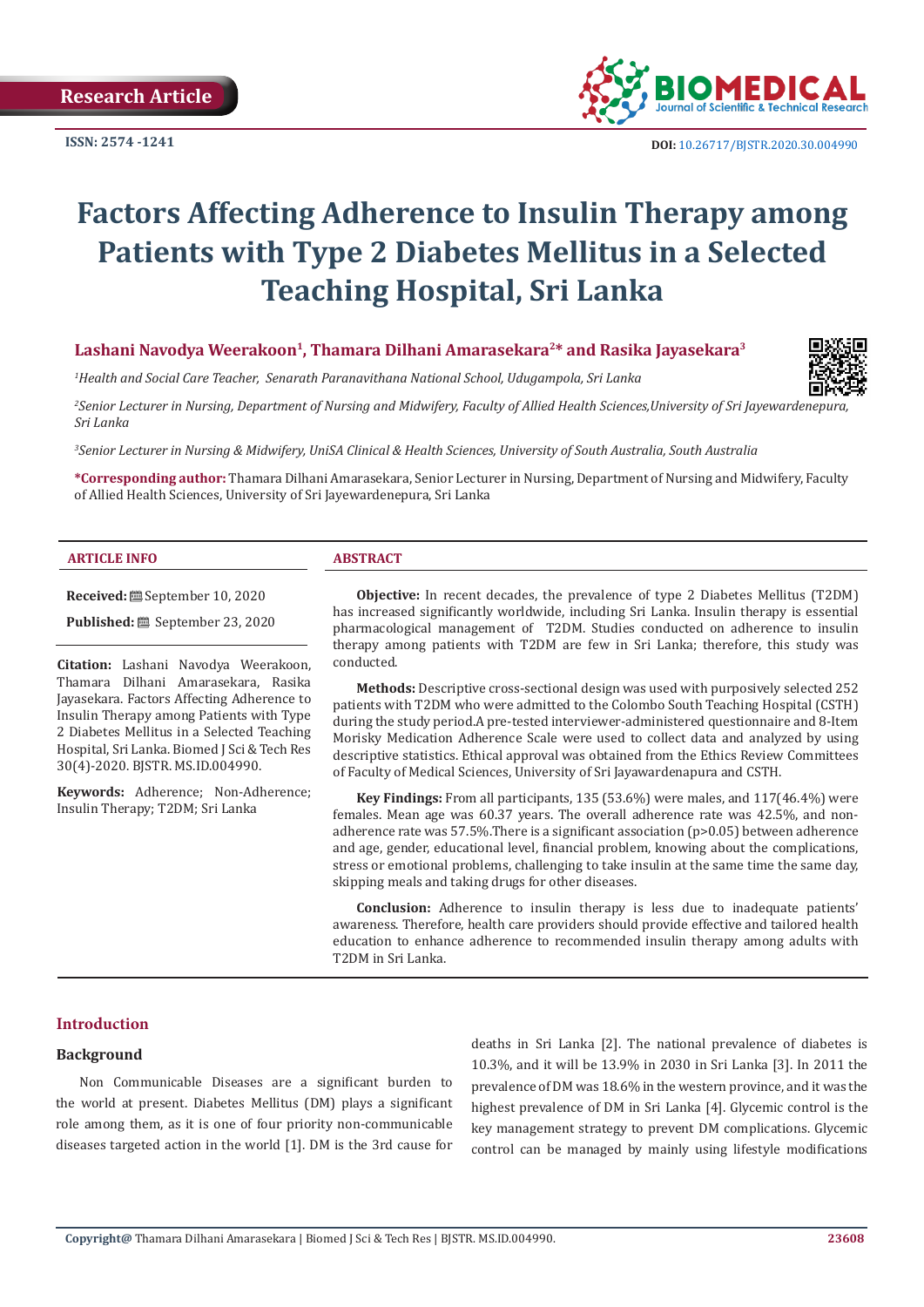such as diet control and regular exercise.However, when these are not enough to control glycemic levels; pharmacological management -oral anti-hyperglycemic drugs and insulin are used. The prevalence of DM and its related complications are high in Sri Lanka. The majority of the patients with DM receive health care on free of charge; however, adherence to health care advises regarding DM management are inadequate; therefore, the-glycemic control is poor in Sri Lanka [5,6]. Studies on adherence to insulin therapy among patients with T2DM are very few in Sri Lanka.

### **Literature Review**

In the 21st century, DM is a global health emergency [7]. Every year more and more new patients reported with DM. Still, many countries are unaware of the social and economic impact of DM. Therefore, there is an urgent need to control the prevalence of DM, and proper management of DM complications is also essential. Diabetes is a metabolic disorder of multiple etiological characterized by chronic hyperglycemia with disturbances of carbohydrate, fat and protein metabolism resulting from defects in insulin secretion, the action of insulin or both [8]. There are mainly three types of DM such as Type 1 DM, Type 2 DM and Gestational Diabetes; however, the majority of patients (90%) are T2DM [9]. Diabetes can be treated and managed with a healthy diet, regular physical exercises and adherence to medications to reduce elevated blood glucose level [10]. Patient education and self-care practices also are important aspects of DM management which help patients with diabetes to minimize complications and stay healthy.

An internet survey was conducted among 1250 physicians (600 specialists, 650 primary care physicians) who treat patients with DM and also telephone survey has been conducted with 1530 insulin-treated patients (180 with T1DM, 1350 with T2DM) in China,France, Japan, Germany, Spain, Turkey, UK and USA. The purpose of the study was to examine patient and physician beliefs regarding insulin therapy and the degree to which patients adhere to their insulin regimens. Results of their study show that patients and care providers indicated the same five most common reasons for insulin omission/non-adherence such as too busy; travelling; skipped meals; stress / emotional problems and public embarrassment [11]. A cross-sectional study was carried out to determine adherence to treatment among patients with T2DM visiting a tertiary care hospital in Bangalore defined adherence as patients having never missed their medications in the past one month before the interview by them. Data was collected through an interviewer-administered structured questionnaire from 300 patients.

This study showed 71.3% were adherent to the medication treatment, while 28.7% were non –adherent[12].Among the reasons for non-adherence, lack of availability was evident in the majority (30%) while lack of motivation, fear of side effects, need to travel long distances for follow up were other important reasons [12]. Another cross-sectional study was carried out in Iran with use of 507 conveniently selected sample to evaluate adherence to insulin therapy among patients with T1DM or T2DM, the underlying factors affecting insulin injection omission among patients with T1DM or T2DM were also investigated [13]. This study has been undertaken in Endocrinology and Metabolism Research Center outpatient diabetes clinic, affiliated to Tehran University of Medical Sciences. Adherence to insulin therapy was measured by using the 8-Item Morisky Medication Adherence Scale (MMS) and the auto compliance method. (The auto compliance test estimates the number of skipped insulin injections during the previous month).

This study has shown that 14.3% and 28.8% of patients with T1DM and T2DMhad low adherence to insulin therapy. Patients with T1DM show more adherence because they understand the importance of having insulin and life-threatening events compared to patients with T2DM [13].A cross-sectional study of glycemic control among adults with T2DMshows more than half, 61.7% of patients with T2DM did not do any exercise, more than one third had not to do diet control (38.4%) and not take medication regularly (37%) in a large teaching hospital and a primary care unit in Colombo, Sri Lanka [6]. The findings outlined that the majority of adults with T2DM in this study did not achieve desired glycemic control. It is clear that there is an urgent need to provide improved health education for patients with T2DM in Sri Lanka to reduce the complications associated with uncontrolled glycemia, and which involves appropriate diet control, adoption of regular exercise regimen, adherence to medication, and how a person's health behaviors affect glycemic control.

Health professionals in Sri Lanka need to understand better the glycemic control behaviors of their patients with T2DM. The health education is given in a proper and culturally-appropriate way to improve patients' adherence behaviors, health, and wellbeing.According to the above studies, the prevalence of T2DM and related complications are high in Sri Lanka; however, data related to adherence to insulin therapy among adults with T2DM are limited. Therefore, it is essential to assess the factors affecting adherence to insulin therapy among patients with T2DMin Sri Lanka. This study aimed to determine factors affecting adherence to insulin therapy among patients with T2DM admitted to a selected Teaching Hospital in Sri Lanka. Identifying those factors are more significant to find solutions/strategies to improve their adherence to insulin therapy. Then the prevalence of complications related to DM will reduce among patients with T2DM in Sri Lanka.

## **Methods**

#### **Design and Setting**

The study followed a descriptive, quantitative, cross-sectional design. The study was conducted in the medical and surgical wards in CSTH, Sri Lanka.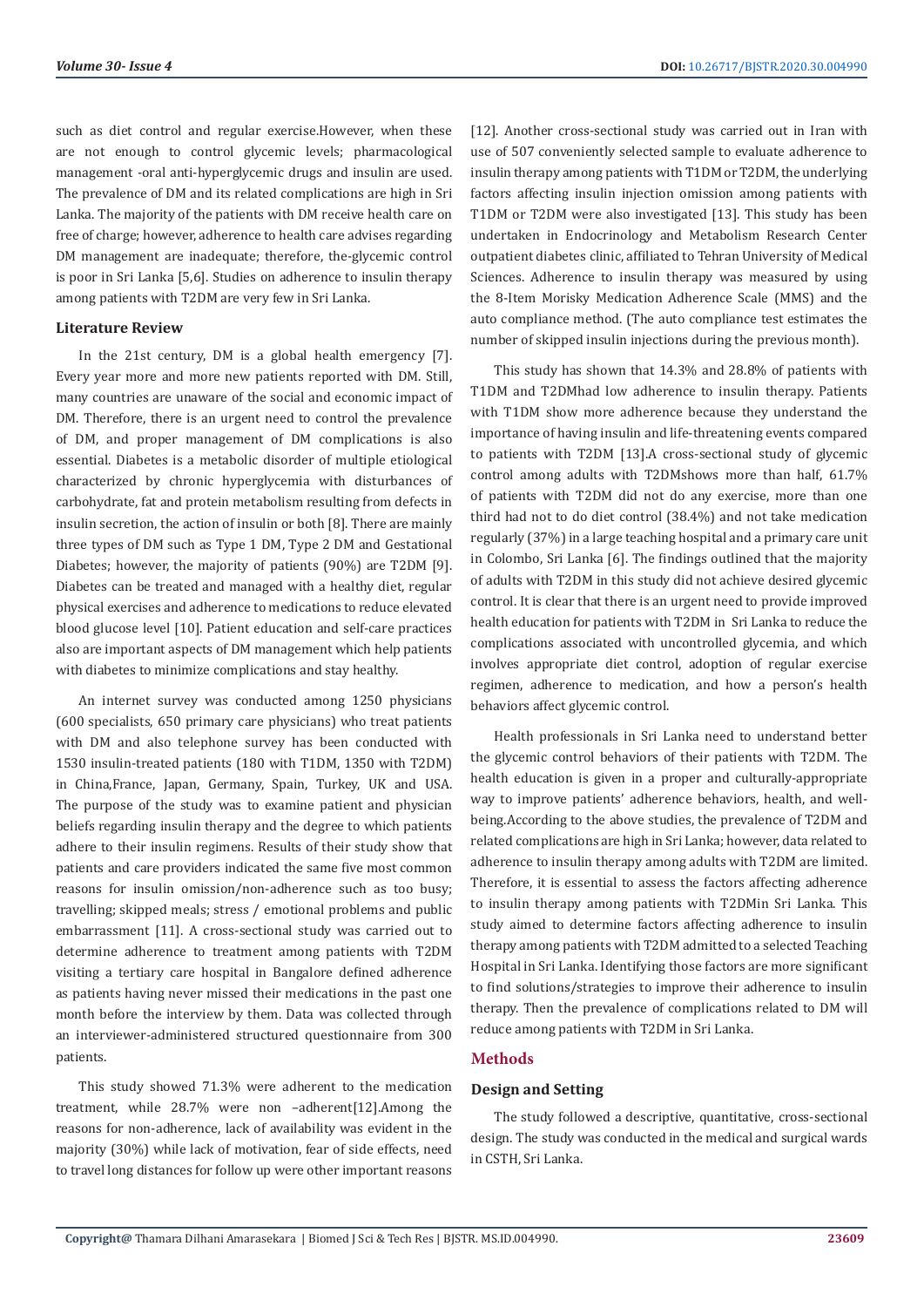## **Population and Sample**

The study population included patients with T2DM admitted to the CSTH during the study period and who started insulin therapy for at least six months before they admit to the hospital. This is because patients need some time to adhere to insulin therapy; a convenience sampling method was used to select 252 patients with T2DM in above wards. The patients in the critical stage and patients who were unable to understand either Sinhala or English languages were excluded.

## **Data Collection**

A pre-tested an interviewer-administered questionnaire and the eight-item Morisky Medication Adherence Scale were used to collect data from participants who consent to participate without disturbing to their hospital care. This questionnaire can be completed within 20 minutes. The data collection instrument was developed by the researchers based on extensive and intensive literature. It included three (3) Sections; Part I- included patient's information (Including age, gender, occupation, educational level, etc.), Part II- included Morisky Medication Adherence Scale. An eight-item Morisky Medication adherence questionnaire was used to assess medication adherence. Patients responded yes (1-mark) or no (0-mark) to each of the questions. Based on the scores obtained, 0 was considered high adherence, 1 or 2 as medium adherence and >2 was low adherence. In this study, medium and high adherence were considered as adherent and low adherence as non-adherent for statistical purpose, Part III- included questions about factors affecting Adherence/ Non-adherence to insulin therapy. The questionnaire was initially created in English, and subsequently is was translated to Sinhala which is the most commonly used language in Sri Lanka. The questionnaire was pre-tested among 15 patients with T2DM to determine acceptability, feasibility, comprehensibility and appropriateness. These 15 participants did not participate in the main study.

#### **Data Analysis**

Sample characteristics was analysed by using descriptive statistics, by using SPSS 16 version statistical packages and Chi square test use to find association. Mean value was used to divide continuous variables into two sections. As examples

- age (mean value 60.37)

>60years.

≤60years.

Socio-demographic data also used as factors affecting to adherence.

## **Ethical Considerations**

Ethical approval was obtained from the Ethics Review Committees of the Faculty of Medical Sciences, University of Sri Jayewardenepura, Sri Lanka and CSTH, Sri Lanka and further permission was obtained from the relevant authorities. Privacy and the confidentiality of the participants were ensured at every stage of the study. The convenient time for participants was used for data collection after explained about the study with the information sheet, and all the information was gathered by anonymously after getting their written informed consent. All the methods followed were non- invasive. The data from the study was available only to the researcher and supervisor. Only the analyzed data were exposed to present in scientific communications.

## **Results**

As shown in Table 1, a total of 252 patients with T2DM participated in this study. More than half of them (77.0%) were in the age group 50 years to 70 years (n=194) while the mean age was 60.37 years. Approximately half (53.6%) of the participants were male (n=135), and the other half (46.4%) was female (n=117). All most all participants (93.7%) were married (Table 1).More than half of participants 142 (56.3%) had T2DM for five years to 15 years. Majority of participants 216 (85.7%) had been taking insulin for less than five years, and less amount of participants 36 (14.3%) had been taking insulin for more than five years. Most of participants 191(75.8%) had a family history ofDiabetes.All most all are (83.7%) use syringe to inject the insulin. The overall prevalence of adherence to insulin therapy was 42.5% (n=107)as a score of the eight itemsMorisky medication adherence scale was ≤2 marks and prevalence of non- adherence to insulin therapy was 57.5% (n=145) as a score of the eight itemsMorisky medication adherence scale was >2 marks.

**Table 1:** Socio-demographic characteristics of the participants  $(n=252)$ .

| Socio-Demographic<br><b>Characteristics</b> | Frequency(n) | Percentage(%) |  |  |  |  |  |
|---------------------------------------------|--------------|---------------|--|--|--|--|--|
| Age                                         |              |               |  |  |  |  |  |
| <50 years                                   | 26           | 10.3          |  |  |  |  |  |
| 50-70 years                                 | 194          | 77.0          |  |  |  |  |  |
| >70 years                                   | 32           | 12.7          |  |  |  |  |  |
| Gender                                      |              |               |  |  |  |  |  |
| Male                                        | 135          | 53.6          |  |  |  |  |  |
| Female                                      | 117          | 46.4          |  |  |  |  |  |
| <b>Marital Status</b>                       |              |               |  |  |  |  |  |
| Unmarried                                   | 16           | 6.3           |  |  |  |  |  |
| Married                                     | 236          | 93.7          |  |  |  |  |  |
| <b>Educational Level</b>                    |              |               |  |  |  |  |  |
| Up-tograde 5                                | 74           | 29.4          |  |  |  |  |  |
| Up-to $O/L$                                 | 116          | 46.0          |  |  |  |  |  |
| Up-to $A/L$                                 | 46           | 18.3          |  |  |  |  |  |
| Diploma                                     | 13           | 5.2           |  |  |  |  |  |
| Graduate                                    | 3            | 1.2           |  |  |  |  |  |
| <b>Occupation</b>                           |              |               |  |  |  |  |  |
| Yes                                         | 158          | 62.7          |  |  |  |  |  |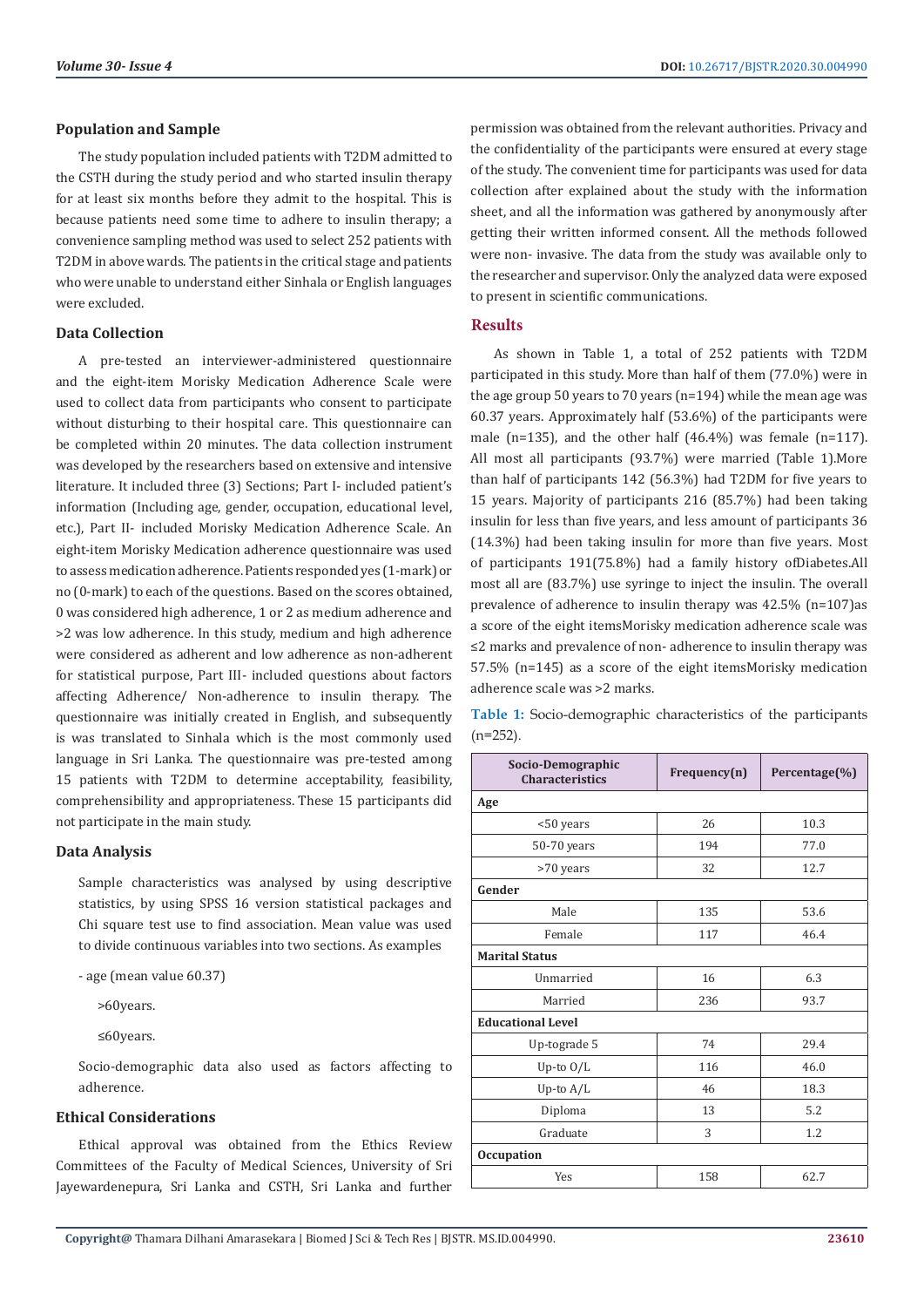| No                   | 49 | 37.3 |  |  |  |  |  |
|----------------------|----|------|--|--|--|--|--|
| Monthly Income (Rs.) |    |      |  |  |  |  |  |
| < 5,000              | 19 | 7.5  |  |  |  |  |  |
| 5,001-10,000         | 43 | 17.1 |  |  |  |  |  |
| 10,001-20,000        | 87 | 34.5 |  |  |  |  |  |
| 20,001-50,000        | 90 | 35.7 |  |  |  |  |  |
| < 50,000             | 13 | 5.2  |  |  |  |  |  |

Table 2 shows that there were significant associations  $(p<0.050)$ between adherence and forget to take medication, unable to take insulin because of other reason, cutback or stopped taking insulin

because of felt worse, Forget to bring along insulin when travelling, stop taking insulin when symptoms are under controlled and Feel hassled about sticking to the treatment regimen (Table 2).As shown in Table3 being ≤60 years, females, educated below ordinary level, having financial problem in buying medicine, knowing about the complication occurs due to non-adherence, having physical disabilities or chronic diseases and having any stress or emotional problems, having visual disturbances, hypertension, hyperlipidaemia, cardiovascular lead to being non-adherence (Table 3).

**Table 2:** Distribution of factors included in the Morisky Medication adherence scale associated with adherence and non-adherence  $(n=252)$ .

|                                                        | <b>Adherence</b>                             |        | <b>Non-Adherence</b>                                           |        |          |                   |                 |  |  |
|--------------------------------------------------------|----------------------------------------------|--------|----------------------------------------------------------------|--------|----------|-------------------|-----------------|--|--|
| <b>Factors</b>                                         | $\mathbf n$                                  | (%)    | $\mathbf n$                                                    | (%)    | P-value  | <b>Odds Ratio</b> | (95%) CI        |  |  |
| <b>Forget to take Insulin</b>                          |                                              |        |                                                                |        |          |                   |                 |  |  |
| Yes                                                    | $\overline{4}$                               | (3.5)  | 109                                                            | (96.5) | $0.000*$ | 0.013             | 0.004-0.037     |  |  |
| N <sub>0</sub>                                         | 103                                          | (74.1) | 36                                                             | (25.9) |          |                   |                 |  |  |
|                                                        | Did not take Insulin because of Other Reason |        |                                                                |        |          |                   |                 |  |  |
| Yes                                                    | 31                                           | (28.9) | 76                                                             | (71.1) | 0.000    | 0.184             | 0.106-0.317     |  |  |
| N <sub>o</sub>                                         | 100                                          | (68.9) | 45                                                             | (31.1) |          |                   |                 |  |  |
|                                                        |                                              |        | <b>Cutback or Stopped taking Insulin because of Felt Worse</b> |        |          |                   |                 |  |  |
| Yes                                                    | 3                                            | (6.5)  | 43                                                             | (93.5) | $0.000*$ | 0.068             | $0.021 - 0.228$ |  |  |
| N <sub>o</sub>                                         | 104                                          | (50.5) | 102                                                            | (49.5) |          |                   |                 |  |  |
|                                                        |                                              |        | Forget to bring along Insulin when Travelling                  |        |          |                   |                 |  |  |
| Yes                                                    | 37                                           | (23.1) | 123                                                            | (76.9) | 0.000    | 0.095             | 0.052-0.173     |  |  |
| N <sub>0</sub>                                         | 70                                           | (70.1) | 22                                                             | (23.9) |          |                   |                 |  |  |
|                                                        |                                              |        | <b>TakeInsulin Yesterday as Prescribed</b>                     |        |          |                   |                 |  |  |
| Yes                                                    | 103                                          | (41.5) | 145                                                            | (58.5) | $0.031*$ |                   | 0.927-0.999     |  |  |
| N <sub>o</sub>                                         | $\overline{4}$                               | (100)  | $\boldsymbol{0}$                                               | (0.0)  |          |                   |                 |  |  |
| Stop taking Insulin when Symptoms are Under Controlled |                                              |        |                                                                |        |          |                   |                 |  |  |
| Yes                                                    | 3                                            | (10.7) | 25                                                             | (89.3) | $0.000*$ | 0.138             | 0.041-0.472     |  |  |
| N <sub>0</sub>                                         | 104                                          | (46.4) | 120                                                            | (53.6) |          |                   |                 |  |  |
| Feel Hassled about Sticking to the Treatment Regimen   |                                              |        |                                                                |        |          |                   |                 |  |  |
| Yes                                                    | 49                                           | (26.3) | 137                                                            | (73.7) | 0.000    | 0.049             | $0.022 - 0.111$ |  |  |
| No                                                     | 58                                           | (87.9) | 8                                                              | (12.1) |          |                   |                 |  |  |

\*p Value derived from Fisher's Exact test

**Table 3:** Other Factors associated with adherence and non-adherence (n=252).

| <b>Factors</b>   | <b>Adherence</b> |        | Non-Adherence |        |         |            |             |  |  |
|------------------|------------------|--------|---------------|--------|---------|------------|-------------|--|--|
|                  | $\mathbf n$      | (%)    | $\mathbf n$   | (%)    | P-value | Odds ratio | (95%) CI    |  |  |
| Age              |                  |        |               |        |         |            |             |  |  |
| $\leq 60$ years  | 47               | (36.2) | 83            | (63.8) | 0.037   | 0.585      | 0.037-0.969 |  |  |
| >60 years        | 60               | (49.2) | 62            | (50.8) |         |            |             |  |  |
| Gender           |                  |        |               |        |         |            |             |  |  |
| Male             | 68               | (50.4) | 67            | (49.6) | 0.006   | 2.030      | 1.217-3.385 |  |  |
| Female           | 39               | (33.3) | 78            | (66.7) |         |            |             |  |  |
| <b>Education</b> |                  |        |               |        |         |            |             |  |  |
| < 0/L            | 19               | (25.7) | 55            | (74.3) | 0.001   | 0.353      | 0.194-0.643 |  |  |
| $\geq$ 0/L       | 88               | (49.4) | 90            | (50.6) |         |            |             |  |  |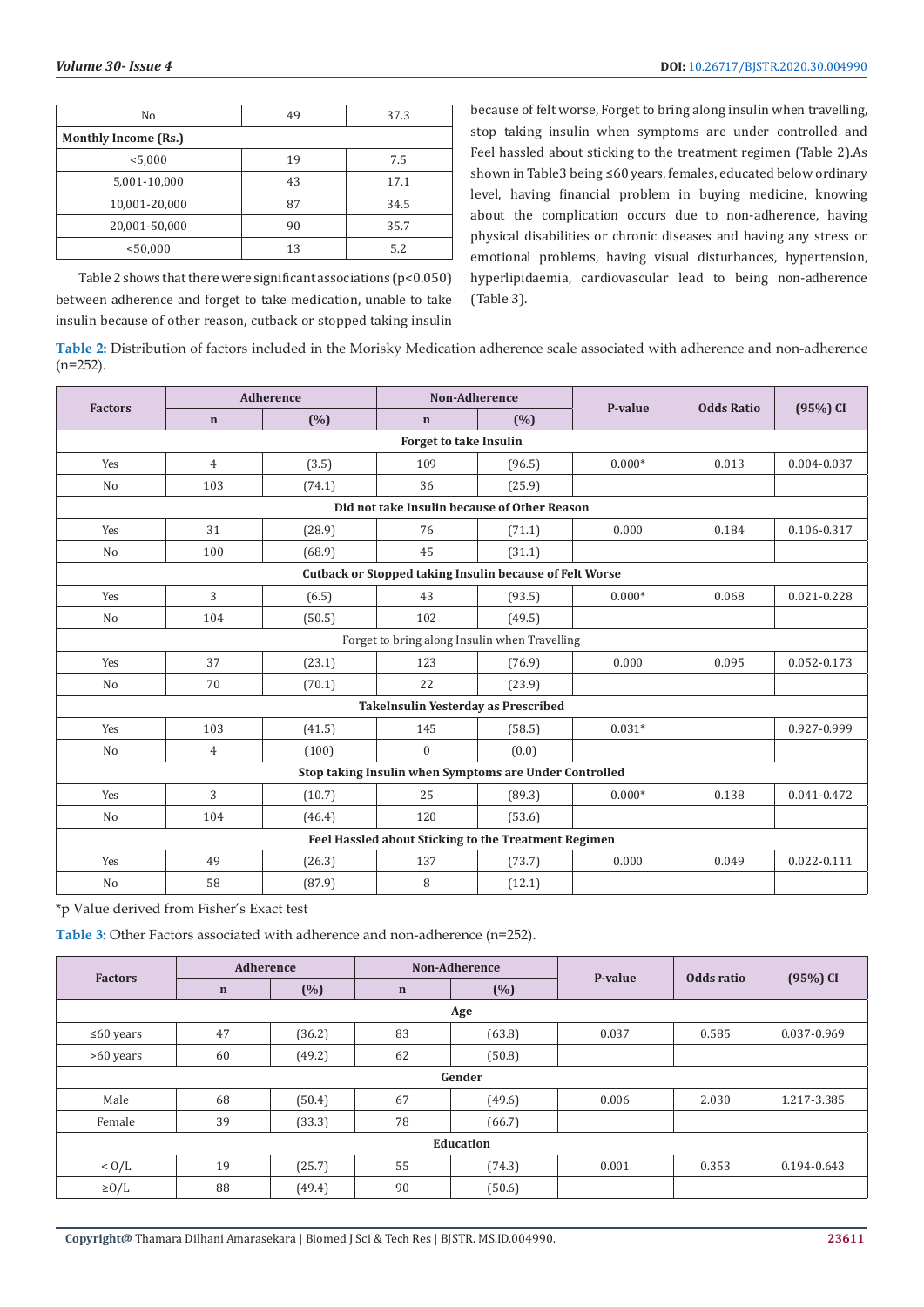| Have a Financial Problem in Buying Medicine |                                              |        |     |                                                        |       |       |             |  |  |  |
|---------------------------------------------|----------------------------------------------|--------|-----|--------------------------------------------------------|-------|-------|-------------|--|--|--|
| Yes                                         | 16                                           | (19.8) | 65  | (80.2)                                                 | 0.000 | 0.261 | 0.116-0.404 |  |  |  |
| No                                          | 91                                           | (53.2) | 80  | (46.8)                                                 |       |       |             |  |  |  |
|                                             | <b>Know about Complications</b>              |        |     |                                                        |       |       |             |  |  |  |
| Yes                                         | 89                                           | (53.3) | 78  | (46.7)                                                 | 0.000 | 4.247 | 2.325-7.759 |  |  |  |
| No                                          | 18                                           | (21.2) | 67  | (78.8)                                                 |       |       |             |  |  |  |
|                                             | <b>Have any Stress or Emotional Problems</b> |        |     |                                                        |       |       |             |  |  |  |
| Yes                                         | 18                                           | (18.4) | 80  | (81.6)                                                 | 0.000 | 0.164 | 0.090-0.300 |  |  |  |
| No                                          | 89                                           | (57.8) | 65  | (42.2)                                                 |       |       |             |  |  |  |
|                                             |                                              |        |     | Challenging to take Insulin at the Same Time Every Day |       |       |             |  |  |  |
| Yes                                         | 41                                           | (26.8) | 112 | (73.2)                                                 | 0.000 | 0.183 | 0.106-0.317 |  |  |  |
| No                                          | 66                                           | (66.7) | 33  | (33.3)                                                 |       |       |             |  |  |  |
| Do You Skip Meals                           |                                              |        |     |                                                        |       |       |             |  |  |  |
| Yes                                         | 31                                           | (26.5) | 86  | (73.5)                                                 | 0.000 | 0.280 | 0.164-0.477 |  |  |  |
| No                                          | 76                                           | (56.3) | 59  | (43.7)                                                 |       |       |             |  |  |  |
| <b>Drugs for Other Diseases</b>             |                                              |        |     |                                                        |       |       |             |  |  |  |
| Yes                                         | 66                                           | (37.9) | 108 | (62.1)                                                 | 0.030 | 0.551 | 0.321-0.946 |  |  |  |
| N <sub>o</sub>                              | 41                                           | (52.6) | 37  | (47.4)                                                 |       |       |             |  |  |  |

# **Discussion**

This study indicated that according to the eight items Morisky medication adherence scale, more than half of the participants 145(57.5%) were non-adherent to insulin therapy while only 107( 42.5%) were adherent. In Iran, patients with T2DM (n=507), 24.9% were highly adherent to insulin injections whereas, 46.3% and 28.8% of them were considered to have medium and low adherence to insulin therapy [13]. In this study, there is a significant association between "forget to take insulin" and adherence, according to Fisher's exact test (p=0.000). A study was conducted in Iran to evaluate adherence to insulin therapy in patients with diabetes and underlying factors affecting insulin injection omission among patients with T1DM, or T2DMwas showed that there was a significant association (p<0.01) between forgetfulness and adherence to insulin therapy [13].

In the current study, a significant association between "unable to take insulin because of other reasons (except forgetfulness)" and adherence (p=0.000). More than half of non-adherents (71.1%) were unable to take insulin because of other reasons while nearly 30% (31) of adherents unable to take insulin because of other reasons.

In the present study shows a significant relationship  $(p=0.000)$ between "cutback or stopped taking insulin because of felt worse". The majority 43 (93.5%) participants who cut back or stopped taking insulin because of felt worse were non-adherents.The similar study was done in Iran also showed that there was a significant association (p<0.01) between Feeling worse after insulin injection with adherence [13].In this study "Forget to bring along insulin when travelling", and adherence shows a significant relationship (p=0.001). The majority (76.9%) of subjects who had forgotten

to bring along insulin when travelling were non-adherents. Also, there was a significant association between "stop taking insulin when symptoms are under controlled" and adherence (p=0.000). Majority of the participants (89.3%) who stop taking insulin when symptoms are under controlled were non-adherents. While feel hassled about sticking to the treatment regimen and adherence has shown a significant association (p=0.000), the majority (73.7%) of patients who think hassled about sticking to treatment regimen were non- adherents. According to the present study presence of all the above factors affect the non-adherence to the insulin therapy of patients with T2DM.

In this study, there is a significant association  $(p=0.037)$ between age (divided into two groups using mean age) and adherence. Most of  $\leq 60$  years (63.8%) are more prone to nonadhere to insulin therapy. A study was done in Turkey to assess adherence to insulin treatment in insulin type 2 diabetic patients initiated on different insulin regimens also showed that there was a significant association between age and adherence (p=0.001) and most younger patients were non-adhere [14]. This study shows a significant association (p=0.006) between gender and adherence. More than half of the non-adherents 78 (66.7%) were females. A similar study done in Iran showed that there was no significant association (p=0.86) between gender and adherence to insulin, but adherence among males (64%) was higher than adherence among females [13], and another study in the USAalso showed that female gender associated with the non-adherence [15]. The majority (74.3%) of non-adherents educational level was below the ordinary level (Garde 10), so there is a risk of being non-adherence with the level of education. In this study, there is a significant relationship between educational level (above Grade 10) and adherence  $(p=0.001)$ .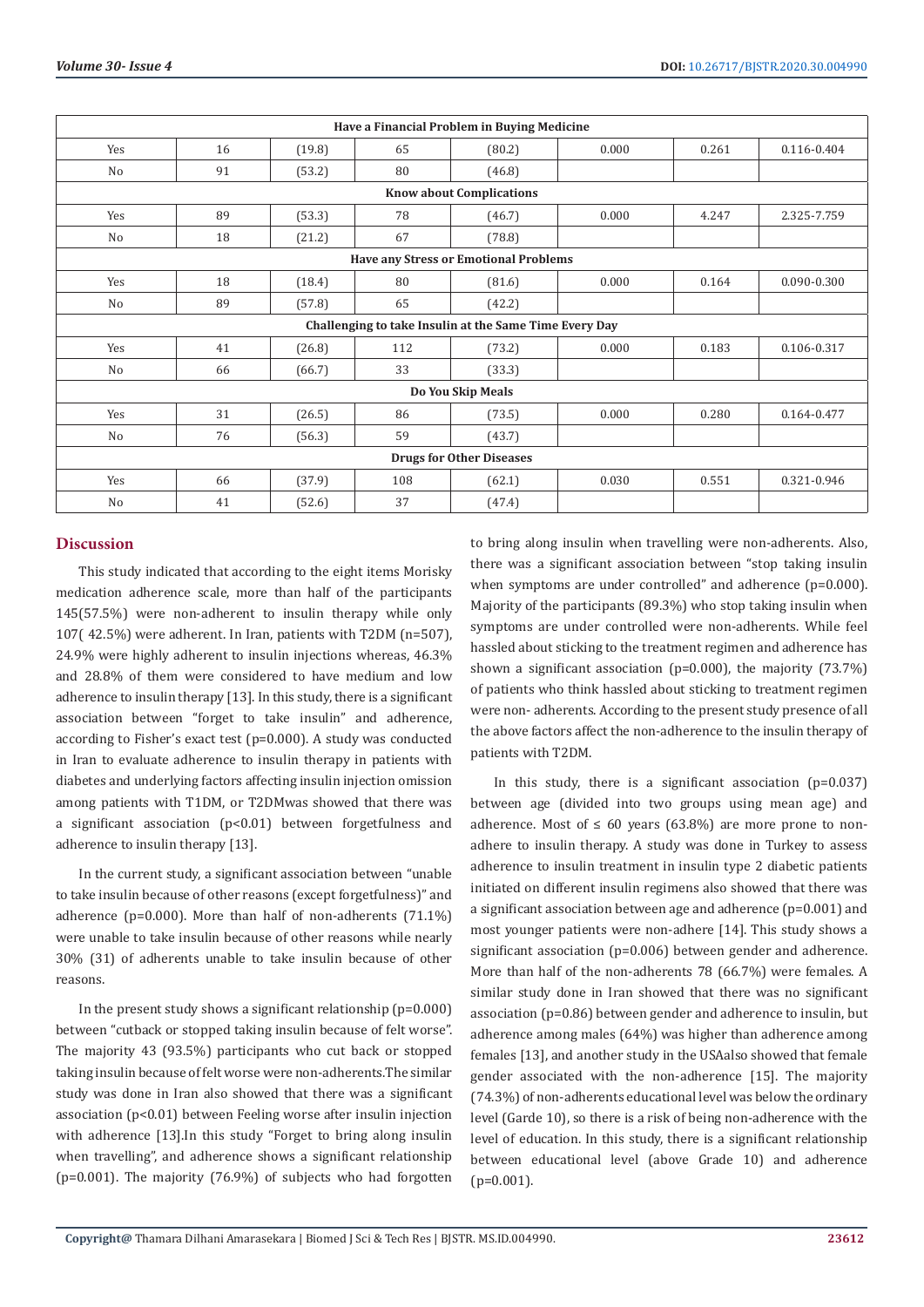Interestingly an internet survey conducted in the USA showed that participants with the highest level of education were non- adherence to insulin therapy (p  $\leq 0.03$ ) [16]. A significant association was shown between the financial problem of buying medicine and adherence (p=0.000). Most participants (80.2%) were non-adherents who had that financial issues. The limited financial situation in buying medicine is the cause of being nonadherence. Other studies also showed that financial problems affect adherence. In Iran, there was a significant association  $(p = 0.01)$ between cost and adherence [13]. The internet survey also showed that participants who had a higher level of income were adherence to insulin therapy (p≤0.02)[16].When the participants know about the complication occurs due to non-adherence, they may adhere to the insulin therapy and participants who do not know about it more prone to non-adhere. In this study, there is a significant association (p=0.000) between know about complications and adherence.

More than half of (53.3%) of participants know about complications were adherence while the majority (78.8%) of participants who do not know about the complications of DM were non-adherents. Most participants, 80 (81.6%) who are having any stress or emotional problems were non-adherents, and it has a significant association (p=0.0000). The internet survey done in China, France, Japan, Germany, Spain, Turkey, the UK or the USA showed that 9.4% participants who had the challenge to take insulin at the same time the same day, reported insulin nonadherence [11]. In the present study, participants who skip meals were non-adherent (73.5%) (p=0.000), but another study showed that skip meals cause to only 15% of non-adherence [11]. Also, approximately 2/3 subjects (62.1%) who take medications for their other diseases except diabetes were non-adherents, and there is a significant association (p=0.030). There are a few limitations in this study. Only one hospital selected to collect data; therefore, findings cannot be generalized to the broader population. Another limitation was the convenience sampling method used to determine the sample.

#### **Conclusion**

The study findings showed that according to Morisky medication adherence scale forget to take medication, unable to take insulin because of other reason, cutback or stopped taking insulin because of felt worse, fail to bring along insulin when travelling, stop taking insulin when symptoms are under controlled and Feel hassled about sticking to treatment regimen had significant association (p<0.05) with non-adherence. Other associated factors like being ≤60 years, female gender, educated below ordinary level, having financial problem in buying medicine, do not know about the complications occurs due to non-adherence, having physical disabilities or chronic diseases and having any stress or emotional problems also lead to

being non-adherence. Patients' knowledge of diabetes is a crucial factor in determining their adherence to medication and diabetes management. Finally, it can be suggested that health care providers should provide more effective health education interventions to enhance insulin adherence among patients with T2DM and more research should be conducted to identify the factors affecting the adherence/non-adherence to the insulin therapy among patients with T2DM.

## **Conflicts of Interest**

All contributing authors declare no conflicts of interest.

#### **References**

- 1. (2016) World Health Organization. Global report on diabetes.
- 2. [\(2015\) WHO statistics profile Sri Lanka.](https://covid19.who.int/?gclid=CjwKCAjwwab7BRBAEiwAapqpTFSOd6f-b3SHdl7WcGGliIB_5JxTUbh-RpXl1sAJaVt6HvEFoEqEeBoCt0AQAvD_BwE)
- 3. [Katulanda P, Constantine GR, Mahesh JG, Sheriff R, Seneviratne RDA, et](https://pubmed.ncbi.nlm.nih.gov/19183311/) [al. \(2008\) Prevalence and projections of diabetes and pre-diabetes in](https://pubmed.ncbi.nlm.nih.gov/19183311/) [adults in Sri Lanka. Diabet Med 25\(9\): 1062-1090.](https://pubmed.ncbi.nlm.nih.gov/19183311/)
- 4. [Katulanda P, Rathnapala DAV, Sheriff R, Matthews DR \(2011\) Province](https://sjdem.sljol.info/articles/abstract/10.4038/sjdem.v1i1.4180/)  [and ethnic-specific prevalence of diabetes among Sri Lankan adults. Sri](https://sjdem.sljol.info/articles/abstract/10.4038/sjdem.v1i1.4180/)  [Lanka Journal of Diabetes Endocrinology and Metabolism 1: 2-7.](https://sjdem.sljol.info/articles/abstract/10.4038/sjdem.v1i1.4180/)
- 5. (2015) Diabetes management. Wikipedia, the free encyclopedia.
- 6. [Amarasekara AATD, Fongkaew W, Wimalasekera SW, Turale S,](https://onlinelibrary.wiley.com/doi/abs/10.1111/nhs.12179)  [Chanprasit C \(2015\) A cross-sectional study of glycemic control among](https://onlinelibrary.wiley.com/doi/abs/10.1111/nhs.12179)  [adults with type 2 diabetes Glycemic control in type 2 diabetes. Nursing](https://onlinelibrary.wiley.com/doi/abs/10.1111/nhs.12179) [and Health Sciences 17\(2\): 223-228.](https://onlinelibrary.wiley.com/doi/abs/10.1111/nhs.12179)
- 7. [\(2015\) International Diabetes Federation DIABETES ATLAS Seventh](https://www.ispad.org/?https://www.ispad.org/JoinISPAD&gclid=CjwKCAjwwab7BRBAEiwAapqpTE5DxGQYGxMcNdDFgDATfDWCOK5GPIUdt9oZoVt7RtT76ZV9HFdtlxoCEt8QAvD_BwE)  [Edition.](https://www.ispad.org/?https://www.ispad.org/JoinISPAD&gclid=CjwKCAjwwab7BRBAEiwAapqpTE5DxGQYGxMcNdDFgDATfDWCOK5GPIUdt9oZoVt7RtT76ZV9HFdtlxoCEt8QAvD_BwE)
- 8. [\(1999\) World Health Organization. Definition, diagnosis and](https://apps.who.int/iris/handle/10665/66040)  [classification of diabetes mellitus and its complications: report of a](https://apps.who.int/iris/handle/10665/66040)  [WHO consultation. Part 1, Diagnosis and classification of diabetes](https://apps.who.int/iris/handle/10665/66040)  [mellitus.](https://apps.who.int/iris/handle/10665/66040)
- 9. [WHO \(2016\) World Health Day.](https://www.who.int/emergencies/diseases/novel-coronavirus-2019?gclid=CjwKCAjwwab7BRBAEiwAapqpTCpjIG295LSlbAUrRvczZmQvWo0P6c2MXNHEcZ5yHkuw8FwaUptMShoC9akQAvD_BwE)
- 10. [\(2014\) USA National Diabetes Statistics Report.](https://www.cdc.gov/diabetes/data/statistics-report/index.html)
- 11. [Peyrot M, Barnett AH, Meneghini LF, Schumm Draeger PM \(2012\)](https://pubmed.ncbi.nlm.nih.gov/22313123/)  [Global Attitudes of Patients and Physicians in Insulin Therapy study.](https://pubmed.ncbi.nlm.nih.gov/22313123/)  [Diabet Med 29\(5\): 682-689.](https://pubmed.ncbi.nlm.nih.gov/22313123/)
- 12. [Banu S, Prasanth YM, Anjana K \(2014\) Adherence to treatment among](https://ssjournals.com/index.php/ijbr/article/view/988)  [type 2 diabetes mellitus patients visiting a tertiary care hospital in](https://ssjournals.com/index.php/ijbr/article/view/988)  [Mangalore Department of Medicine, Father Muller Medical College,](https://ssjournals.com/index.php/ijbr/article/view/988)  [Mangalore, Karnataka, India. International Journal of Biomedical](https://ssjournals.com/index.php/ijbr/article/view/988)  [Research.](https://ssjournals.com/index.php/ijbr/article/view/988)
- 13. [Farsaeia S, Radfarb M, Heydaric Z, Abbasic F, Qorbanie M \(2014\) Insulin](https://pubmed.ncbi.nlm.nih.gov/24721139/)  [adherence in patients with diabetes: Risk factors for injection omission,](https://pubmed.ncbi.nlm.nih.gov/24721139/)  [Prim Care Diabetes 8\(4\): 338-345.](https://pubmed.ncbi.nlm.nih.gov/24721139/)
- 14. [Yavuz DGG, Ozcan S, Deyneli O \(2015\) Adherence to insulin treatment](https://www.ncbi.nlm.nih.gov/pmc/articles/PMC4556254/)  [in insulin-naïve type 2 diabetic patients initiated on different insulin](https://www.ncbi.nlm.nih.gov/pmc/articles/PMC4556254/)  [regimens. Patient Prefer Adherence 9: 1225-1231.](https://www.ncbi.nlm.nih.gov/pmc/articles/PMC4556254/)
- 15. [Bains SS, Egede LE \(2011\) Associations between health literacy,](https://pubmed.ncbi.nlm.nih.gov/21299402/)  [diabetes knowledge, self-care behaviors, and glycemic control in a](https://pubmed.ncbi.nlm.nih.gov/21299402/)  [low-income population with type 2 diabetes. Diabetes technology &](https://pubmed.ncbi.nlm.nih.gov/21299402/)  [therapeutics 13\(3\): 335-341](https://pubmed.ncbi.nlm.nih.gov/21299402/)
- 16. [Peyrot M, Rubin RR, Kruger DF, Travis LB \(2010\) Correlates of insulin](https://care.diabetesjournals.org/content/33/2/240)  [injection omission. Diabetes care 33\(2\): 240-245.](https://care.diabetesjournals.org/content/33/2/240)